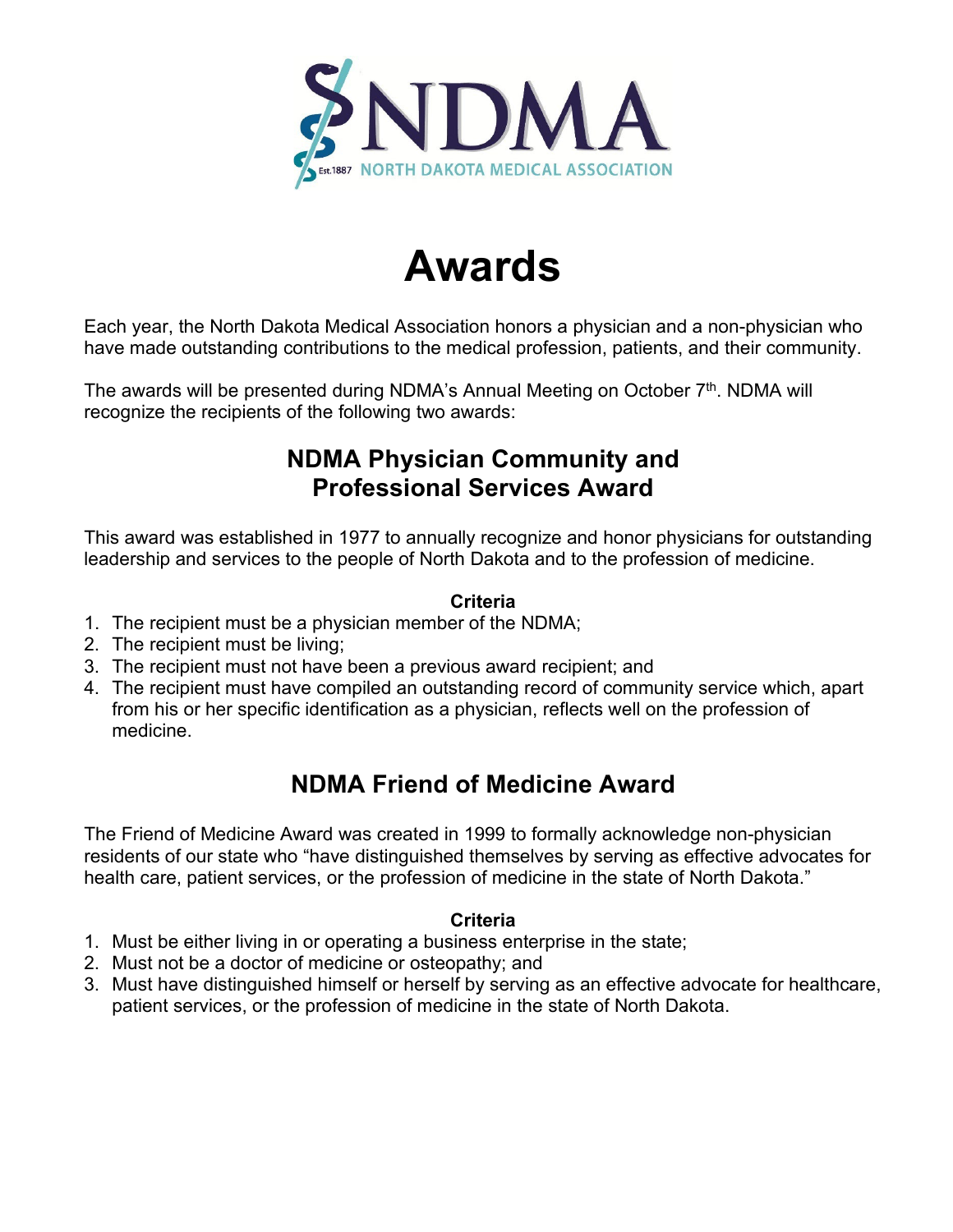#### **NDMA Physician Community and Professional Services Award Past Recipients**

Paul J. Beithon, MD Wahpeton 1977 Nelson A. Youngs, MD Grand Forks 1978 Richard S. Larson, MD Velva 1979 Robert W. McLean, MD Hillsboro 1980 James H. Mahoney, MD Devils Lake 1981 Phillip O. Dahl, MD Bismarck 1982 Melvin S. Jacobson, MD Elgin 1982 Dean R. Strinden, MD Williston 1983 Robert C. Painter, MD Grand Forks 1984<br>Edward J. Hagan, MD Williston 1985 Edward J. Hagan, MD Williston William R. Fox, MD Rugby 1986 William C. Riecke, MD Bismarck 1987 Robert B. Tudor, MD Bismarck 1988 George M. Johnson, MD Fargo 1989 Keith G. Foster, MD Bismarck 1990 Robert L. Geston, MD West Fargo 1991 John W. Goven, MD Valley City 1992 Herbert J. Wilson, MD New Town 1993 Lee A. Christopherson Sr, MD Fargo 1994 Mack V. Traynor, MD Fargo 1995 Raman A. Patel, MD Tioga 1996 Dennis E. Wolf, MD Dickinson 1997 Clifford J. Klein, MD Valley City 1998 Ralph L. Kilzer, MD Bismarck 1999 Raymond S. Gruby, MD Bismarck 2000 John L. Crary, MD Fargo 2001 Marlin JE Johnson, MD Bismarck 2002 Rupkumar Nagala, MD Steven K. Hamar, MD Bismarck 2004 Clayton E. Jensen, MD Detroit Lakes 2005<br>Glenn M. Thoreson, MD Mayville 2006 Glenn M. Thoreson, MD Mayville 2006 Bruce G. Pitts, MD Fargo 2007 Bernard J. Hoggarth, MD Grand Forks 2008 Timothy J. Mahoney, MD Fargo 2009 Robert R. Tight, MD Fargo 2010 James D. Brosseau, MD Grand Forks 2011 Vani Nagala, MD Oakes 2012 John M. Leitch, MD Fargo 2013 Roger W. Schauer, MD Grand Forks 2014<br>Joseph E. Adducci. MD Williston 2015 Joseph E. Adducci, MD Julie A. Blehm, MD Fargo 2016 Kimberly T. Krohn, MD Minot 2017 A. Michael Booth, MD Bismarck Gary W. Ramage, MD Watford City 2019 Michael R. Brown, MD Grand Forks 2020 Casey J. Ryan, MD Grand Forks 2021

#### **NDMA Friend of Medicine Award Past Recipients**

| Sen. Judy DeMers         | <b>Grand Forks</b>      | 1999 |
|--------------------------|-------------------------|------|
| Rep. Rick Berg           | Fargo                   | 1999 |
| Rep. Wanda Rose          | <b>Bismarck</b>         | 1999 |
| Sr. Michael Emond, PA-C  | Hettinger               | 2000 |
| Sherlyn Dahl             | Fargo                   | 2001 |
| Kelly Schmidt            | Minot                   | 2002 |
| Mary Muhlbradt           | Minot                   | 2002 |
| Vern Hedland             | Valley City             | 2003 |
| Evan Lips, Sr.           | Bismarck                | 2004 |
| <b>Thomas Clifford</b>   | Grand Forks             | 2004 |
| Robert Peabody           | <b>East Grand Forks</b> | 2005 |
| Carol Meidinger          | Bismarck                | 2006 |
| Kent Brackel             | Hettinger               | 2007 |
| Congressman Earl Pomeroy | <b>Bismarck</b>         | 2008 |
| J. Patrick Traynor       | Fargo                   | 2009 |
| Senator Byron Dorgan     | <b>Bismarck</b>         | 2010 |
| <b>Bruce Levi</b>        | Bismarck                | 2011 |
| Senator Kent Conrad      | <b>Bismarck</b>         | 2012 |
| Dan Kelly                | <b>Watford City</b>     | 2013 |
| Dave Molmen              | <b>Grand Forks</b>      | 2014 |
| Burt Riskedahl JD        | Bismarck                | 2015 |
| Joyce Sayler, RN         | Mandan                  | 2016 |
| Randy Eken               | <b>Grand Forks</b>      | 2017 |
| Jerry Jurena             | Bismarck                | 2018 |
| Jeana Peinovich          | Fargo                   | 2019 |
| Kirby Kruger             | Bismarck                | 2020 |
| <b>Molly Howell</b>      | Bismarck                | 2021 |

### **Deadline for Submission: August 31, 2022**

Award recipients will be determined by the NDMA Executive Council.

Please return the completed form and any accompanying material to: North Dakota Medical Association, 1622 E Interstate Ave, Ste A, Bismarck, ND, 58503-0512. If you have any questions, contact the NDMA office at 1-800-732-9477 or 701-223-9475 or staff@ndmed.com.